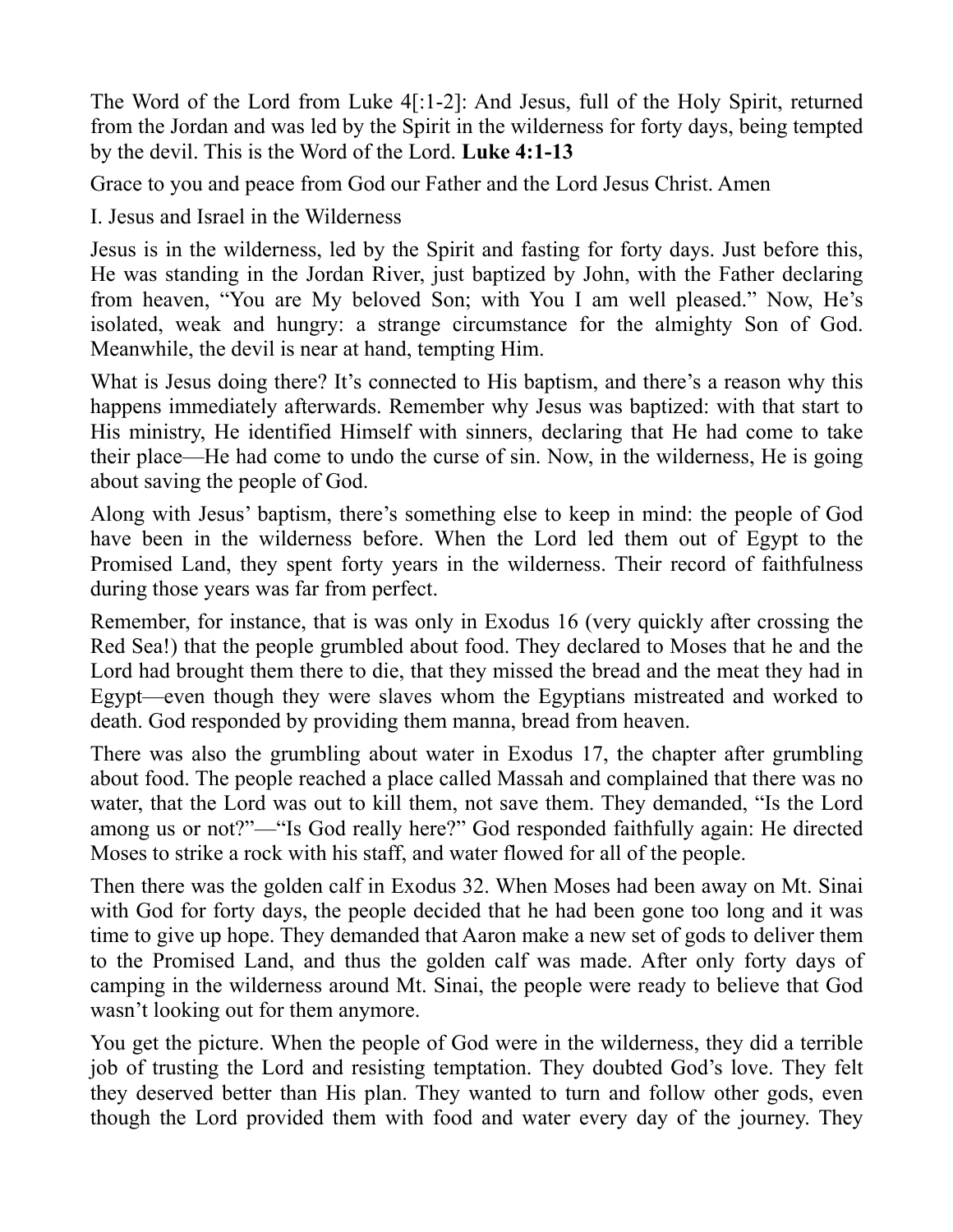couldn't even make it forty days in the wilderness at Mount Sinai without looking for another god to worship.

So Jesus goes into the wilderness for forty days, without any food at all. He goes to take the place of sinners in the wilderness, to undo the curse of sin. The Lord is now on foot, incarnate, in the desert; and as He is visible, the devil is apparent in our Gospel lesson too—though you can bet that, in the Old Testament, Satan was busy leading the people of Israel astray in the wilderness. And while the Lord is the Creator of all things, the devil just isn't creative at all. He throws the same temptations at Jesus that he's been using since Exodus. Since Eden, really.

First, he tempts Jesus to doubt His Father's love. Just days before, the Father said from heaven, "You are My beloved Son." The devil immediately calls that Word into question: "If you are the Son of God, command this stone to become bread." In other words, "Are You really the Son of God? Then why are You so hungry? Why would Your loving Father bring You out into the wilderness to die?" It worked well on the Israelites in Exodus 16: in no time, they were saying, "Hey, yeah. Why has God brought us out into this wilderness to die?", as they immediately forgot about the Promised Land. But Jesus doesn't give into the temptation. He quotes Scripture, from the time of the Exodus in Deuteronomy 8:3: "Man shall not live by bread alone." Oh, and how does that verse continue? "Man shall not live by bread alone, but man lives by every Word that comes from the mouth of the LORD." In other words, Jesus says to Satan, "I don't judge My Father's love by a temporarily empty stomach. I know my Father's love because of His Word; and I've heard Him say to Me, "You are My beloved Son."

Where the people of God quickly trusted empty stomachs more than God's Word, Jesus remains faithful in order to save them.

Since doubt doesn't work, the devil tempts Jesus to entitlement. He shows Jesus all the kingdoms of the world, and says, "To You I will give all this authority and their glory, for it has been delivered to me, and I give it to whom I will. If You, then, will worship me, it will all be Yours." In other words, he says to Jesus, "Ok, so let's say You're the Son of God. Don't you deserve better than this? Shouldn't you be King of the world, not a weak and hungry man alone in the wilderness? You can keep on being God's Son if You want, I suppose, but You and I both know that it's only going to take You to a cross. Or, You can opt out and worship me, and I will give You all the kingdoms of the world —all the wealth, none of the suffering. You deserve better than God's way." Jesus responds with the Word of God again and says, "It is written, "You shall worship the Lord your God, and Him only shall you serve." He's quoting Deuteronomy 6:13, originally spoken to the people of Israel in the wilderness; verse 12, just before it, says, "Take care, lest you forget the LORD, who brought you out of the land of Egypt, out of the house of slavery." The people of Israel too easily forgot the Lord when they were confronted with temptation: they grumbled that they deserved better than manna and wanted cucumbers and melons—even if it meant slavery again. But Jesus doesn't give in. He knows that the gifts of God will appear meager and insufficient to sinful eyes, but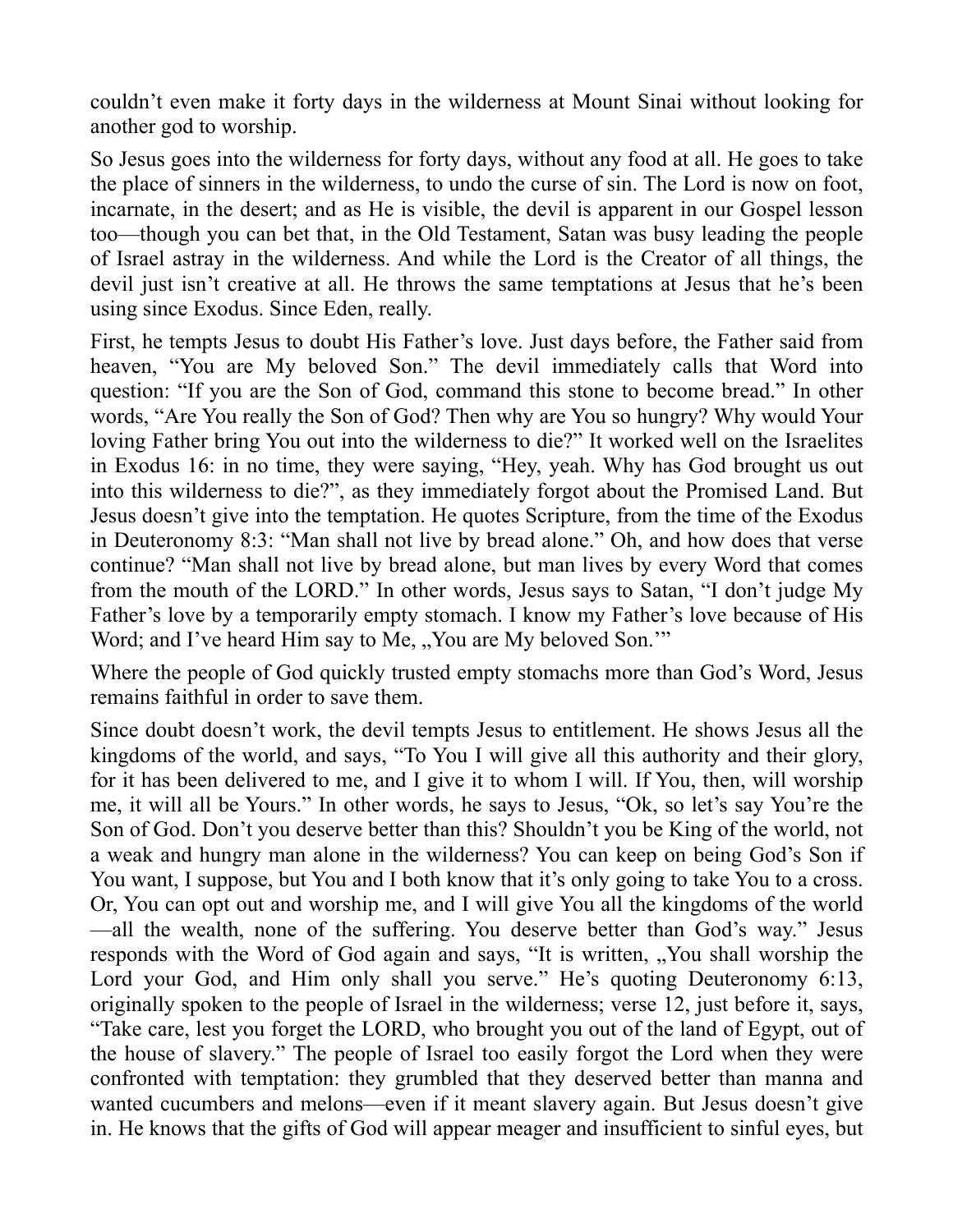He also trusts that His Father's plan is right. Even when it means forty days in the wilderness without food. Even when it means the cross.

Satan is 0 for 2, so he tempts Jesus to demand a sign. He takes Jesus to Jerusalem and sets Him on the pinnacle of the temple; and this time, the devil even quotes Scripture as part of the temptation: "If You are the Son of God, throw Yourself down from here, for it is written, "He will command His angels concerning You, to guard You,' and "On their hands they will bear You up, lest You strike Your foot against a stone." Satan quotes Psalm 91:12-13, but he leaves off verse 14: "Because He holds fast to Me in love, I will deliver Him; I will protect Him, because He knows My name." Satan really isn't concerned about whether or not the angels catch Jesus. He wants Jesus to doubt His Father's Word again. He wants Jesus to ask "Is God really with Me or not?" to the point that He throws Himself off the temple to make His Father prove it. He wants Jesus to demand a sign rather than trust in the Word He has heard. Jesus responds, "You shall not put the Lord Your God to the test." He's quoting Deuteronomy 6 again, this time verse 16. Oh, and how does the rest of the verse go? "You shall not put the LORD your God to the test, as you tested Him at Massah." At Massah, thirsty and unhappy with God's plan, the people doubted and said, "Is the LORD among us or not?" Jesus knows there's no need to doubt His Father's will or demand proof. He doesn't give into the temptation to doubt.

The devil strikes out and leaves until an opportune time. He'll be back. He'll be whispering in the Savior's ear as He prays in Gethsemane and walks to the cross. Where Satan said, "If You are the Son of God" in the wilderness, he'll provoke sinners at Calvary to cry out, "If You are the Son of God, come down from the cross." Do you see what Jesus is up to in the wilderness? He's doing what sinners couldn't do. He resists every temptation. He remains sinless and holy.

Where the people exchanged the one true God for a golden calf, the one true God becomes man to die for their idolatry. Where the people grumbled about bread in the wilderness, the Bread of Life goes hungry in the wilderness to save them. Where the people demanded water and put God to the test until water flowed from a rock, the Rock from whence living water flows accepts God's Word for what it says and goes to the cross.

Not just for them, but for you.

II. Jesus for You

You're in the wilderness. That's what this sinful world is. Heaven is the Promised Land. You know it because God has said so in His Word. He's given His Son to die for you, that heaven might be your inheritance. In the meantime, as long as it is given you to wander in this desert, the Lord leads you by His Word. He's brought you through the Red Sea of your baptism to deliver you from your enemies, and He feeds you with His Holy Supper until the end of the age.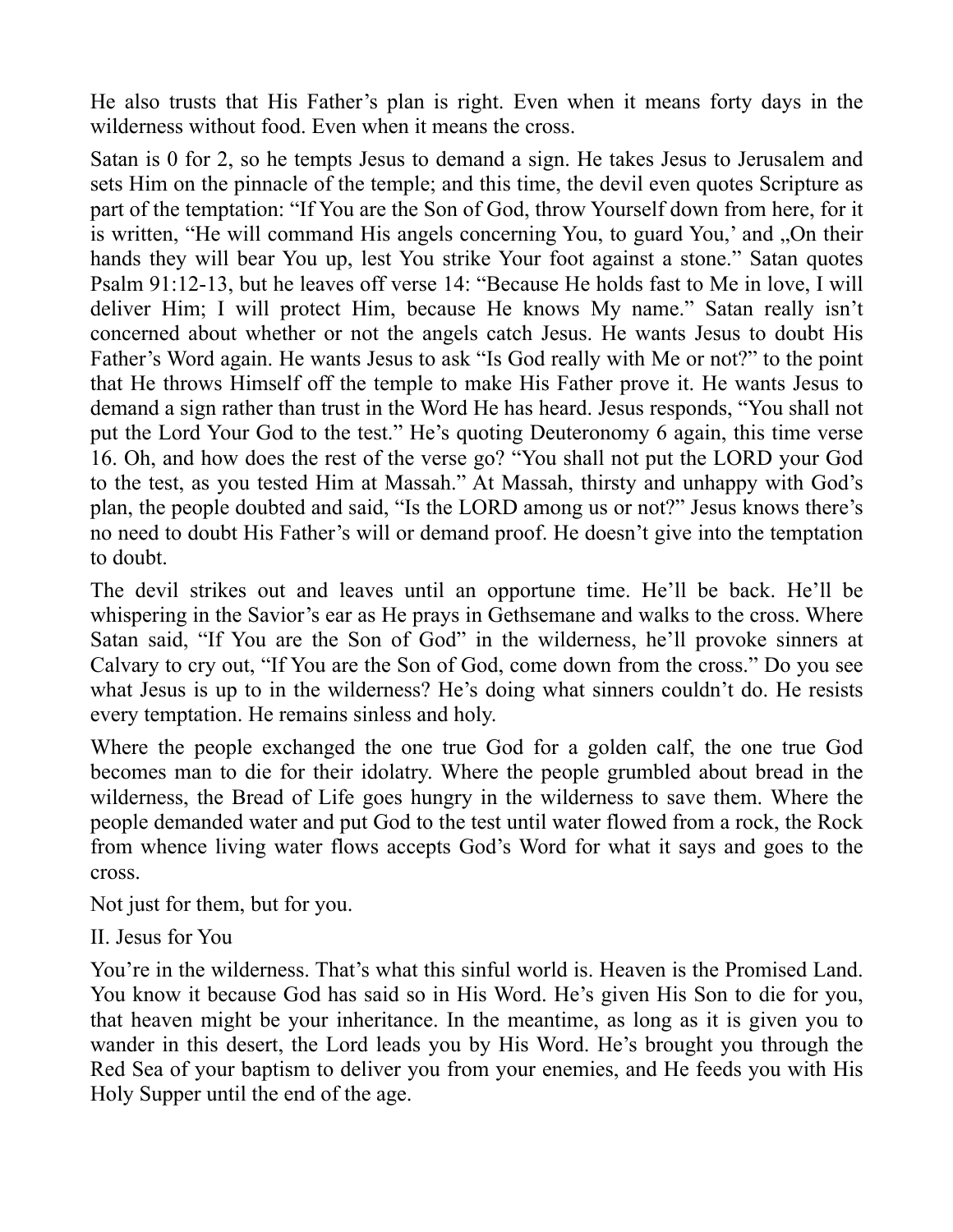You are the Lord's, because Christ has died for your sin; and because you are the Lord's you can be sure that the devil will tempt you, even as he tempted Christ in the wilderness. He's still not creative: he'll use the same temptations on you. But because you're made of sinful flesh, his temptations can be devastating. He'll tempt you to doubt God's love, to feel like you deserve better than He provides, and to demand signs and expect God to change His will to accommodate you.

If you want a little exercise in temptation, I'd encourage you to try fasting from now until Easter, for the rest of the forty days of Lent. Fasting doesn't earn forgiveness, but it is a good outward training. If you skip a meal, you quickly feel weak and tired—a good reminder that you cannot live without God's gifts of daily bread. It's also a reminder of Jesus' fasting in the wilderness for you. But consider giving up something you really enjoy, like coffee or sweets or whatever. It's a harmless enough thing, but once you've given your word to yourself, the temptations will start. In very little time, you'll find yourself reasoning, "This was a silly thing to do, because I really want to have what I've given up." Then you'll find yourself saying, "Why should I deprive myself? I said a silly thing and I might as well get back to having what I want." Or perhaps, "I'm going to agree with my word in principle, except for the times when I decide to do something different."

Let this be a lesson to you. With such a little thing, you've just doubted your own word, declared you deserve better and have decided to alter the plan you sketched out. Now, the devil doesn't much care if you break your word to yourself about a cup of coffee. But if you can't be faithful in such a little thing, do you think you have much of a shot at faithfulness when the Lord speaks to you?

You'll be tempted to doubt God's love. The devil will use every inconvenience, trial and affliction to say to you, "Are you really a child of God and an heir of heaven? Really? Why would God treat one of His beloved children the way He lets you get kicked around? Why don't you dump Him and start looking after yourself, doing what you want to do?" That was the first temptation the devil tried on Jesus. Jesus resisted. The people of Israel didn't in Exodus, and neither will you—not daily, not perfectly.

You'll be tempted to believe you deserve better than God provides. Whether it's better health, better education, better food, more abundance and wealth, the devil will find your weakness and say, "If you are a child of God, shouldn't your life show that? Shouldn't you be more happy, healthy, wealthy and wise?" Where the Lord would have you give thanks for what He provides, the devil always wants you discontented and wishing God would give more. Jesus didn't fall for it in the wilderness. The people of Israel did, and so will you.

You'll be tempted to bargain with God, to say, "I'll follow You if You show me a sign." The sign may not be "...if You catch me when I throw myself off the temple." It may be, "...if you make me better," or "...make me feel better," or "...fix this or that so it doesn't trouble me anymore." The Lord allows affliction in this wilderness so that you don't fall